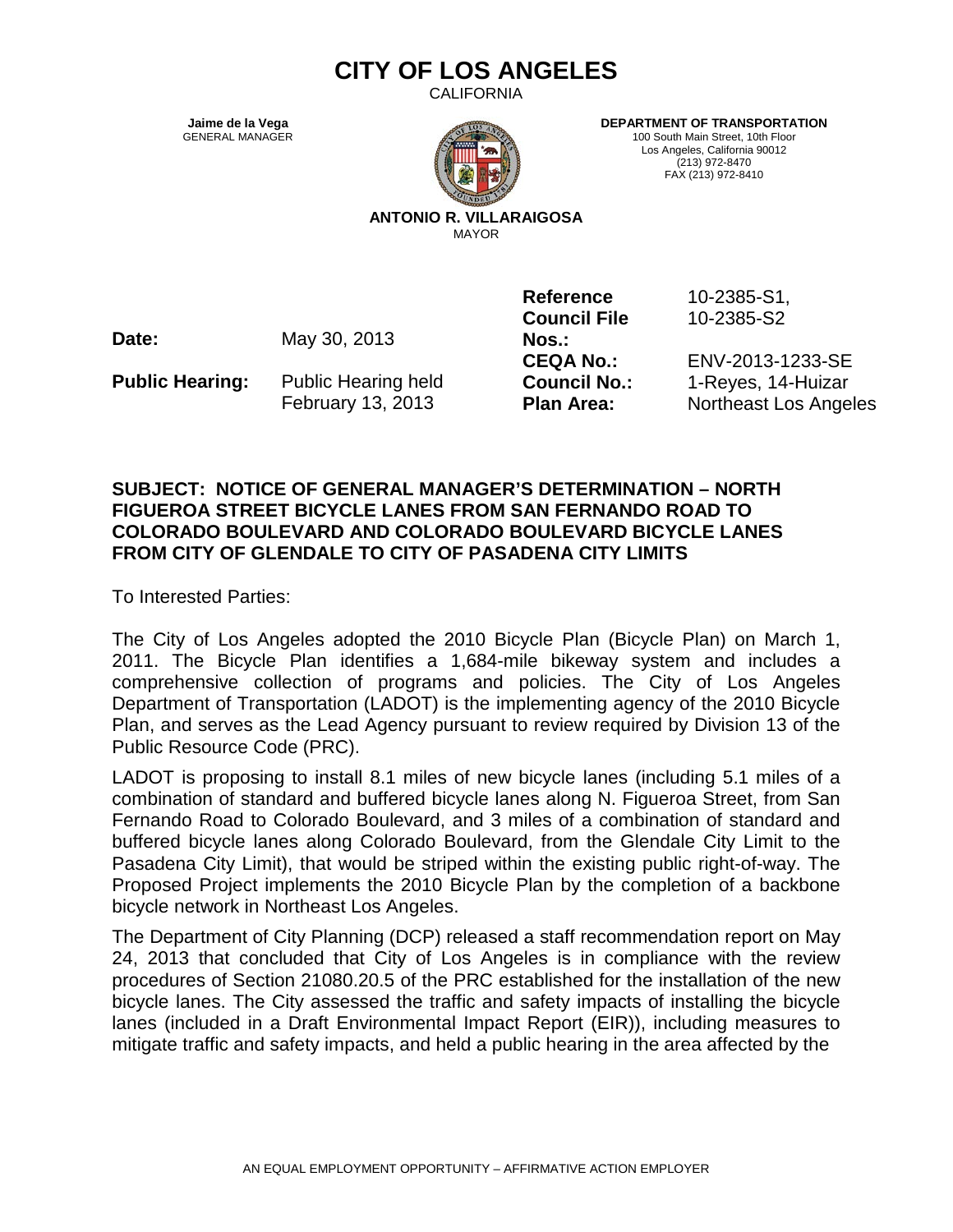new bicycle lanes as described in the DCP staff recommendation report. The DCP staff recommendation report (attached) included the following recommended actions:

- 1. That the LADOT install 8.1 miles of new bicycle lanes (including 5.1 miles of a combination of standard and buffered bicycle lanes along N. Figueroa Street, from San Fernando Road to Colorado Boulevard, and 3 miles of a combination of standard and buffered bicycle lanes along Colorado Boulevard, from the Glendale City Limit to the Pasadena City Limit in accordance with the 2010 Bicycle Plan.
- 2. That the LADOT determine that the 8.1 miles of new bicycle lanes along N. Figueroa Street, from San Fernando Road to Colorado Boulevard, and along Colorado Boulevard, from the Glendale City Limit to the Pasadena City Limit are exempt from CEQA pursuant to Public Resource Code (PRC) Section 21080.20.5

## **DETERMINATION**

Pursuant to the Los Angeles Municipal Code (LAMC) Sections 80.08.2 and Section 89.01. I hereby:

**Approve** to install 5.1 miles of a combination of standard and buffered bicycle lanes along N. Figueroa Street, from San Fernando Road to Colorado Boulevard in accordance with the 2010 Bicycle Plan. Due to ongoing construction associated with the replacement of the Riverside Drive Bridge over the Los Angeles River, the southerly terminus of the bicycle lanes will be at Avenue 22 in lieu of San Fernando Road until after construction activities are complete. Council District 14 has indicated a need to conduct additional outreach in Highland Park. Therefore, the N. Figueroa Street bicycle lanes shall be implemented in two phases, with the section from Avenue 22 to York Boulevard completed first, followed by the section from York Boulevard to Colorado Boulevard later in 2013, following the additional outreach.

Approve to install 3 miles of a combination of standard and buffered bicycle lanes along Colorado Boulevard, from the Glendale City Limit to the Pasadena City Limit in accordance with the 2010 Bicycle Plan. Due to impending work by the Bureau of Engineering to repair sections of concrete roadway east of Figueroa Street, the easterly terminus of the bicycle lanes will be at N. Figueroa Street in lieu of the Pasadena City Limit until after construction activities are complete.

**Determine** that the 8.1 miles of new bicycle lanes along N. Figueroa Street, from San Fernando Road to Colorado Boulevard, and along Colorado Boulevard, from the Glendale City Limit to the Pasadena City Limit are exempt from CEQA pursuant to Public Resource Code (PRC) Section 21080.20.5.